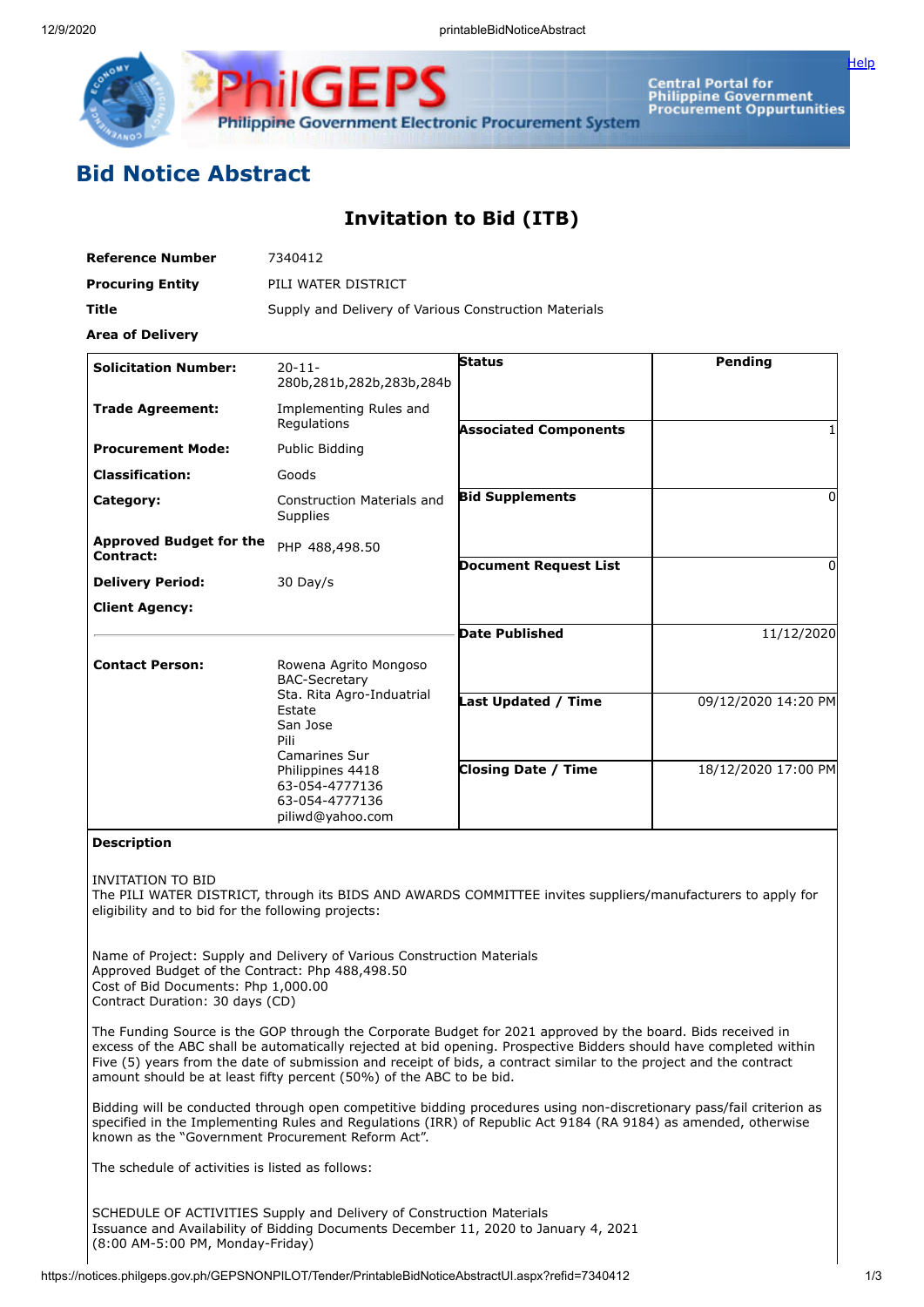Pre-bid Conference December 17, 2020 (3:30 pm) Opening of Bids January 4, 2021 (3:30 pm)

Bidding Documents may be acquired by interested Bidders from Pili Water District office upon payment of a nonrefundable amount stated above and can be viewed and downloaded at www.piliwaterdistrict.gov.ph

Bidding is restricted to eligible bidders as described in ITB 5.1.

Bids must be delivered on or before the above stated scheduled dates at Pili Water District office. All bids must be accompanied by a bid security in any of the acceptable forms and in the amount stated in ITB Clause 18.1.

The PILI WATER DISTRICT reserves the right to accept or reject any bid, to annul the bidding process, and to reject all bids at any time prior to contract award, without thereby incurring any liability to the affected bidder or bidders.

For further information, please contact:

(Sgd.) ROWENA A. MONGOSO BAC Secretary 

List of Requirements:

 1 1/2" Common Wire Nail 11 kg 1/4" Marine Plywood 16 sht 2" Common Wire Nail 5 kg 3" Common Wire Nail 18 kg 4" Common Wire Nail 15 kg Albay Sand 9 cu m Bolt & Nut 5/8"Ø x 3" 74 pc Bolt & Nut 3/4"Ø x 3" 150 pc 9 Caution Tape 2" x 100m 19 roll Cocolumber 2" x 2" x 12' 85 pc Cocolumber 2" x 3" x 12' 82 pc Cold Mix Asphalt (40 kgs/pail) 110 pail Common Wire Nail 1 1/2" 6 kg Common Wire Nail 2" 3 kg Common Wire Nail 3" 3 kg 16 Common Wire Nail 4" 10 kg Crushed Gravel 3/4" 9 cu m Cutting Disc 4"Ø, steel 39 pc Epoxy Primer Paint with Catalyst 6 gal Expansion Bolt 3/4"Ø 27 pc Flat Bar 1 1/2" x 12mmthk 5 pc Flat Bar 2" x 12mmthk 8 pc Grinding Disc 4". Steel 62 pc Hacksaw Blade 59 pc Hard Hat 20 pc Lacquer Thinner 8 gal Lard 18 kg Marine Plywood 1/4" 9 sht Nozzle Tip, Acetylene 4 pc Paint Brush 2" 26 pc Paint Thinner 5 gal Plain Steel Bar 12mmØ x 6m 20 pc Plain Steel Bar 16mmØ x 6m 12 pc Polyurethane Foam 1 lot Portland Cement 235 bag Quick Drying Enamel Paint, White 6 gal Rain Coat 15 pc Rechargeable Flashlight 8 pc Reflectorized Vest 35 pc Reinforcing Steel Bar 10mmØ x 6m 10 pc Reinforcing Steel Bar 16mmØ 29 pc Rope, nylon 3/4"Ø 50 meter Safety Gloves 45 pair Safety Googles 5 pc Shovel, pointed 8 pc Teflon Tape 545 pc Tie Wire 19 kg Welding Rod E6011 15 kg Welding Rod E6013 20 kg

## **Pre-bid Conference**

**Date Time Venue**